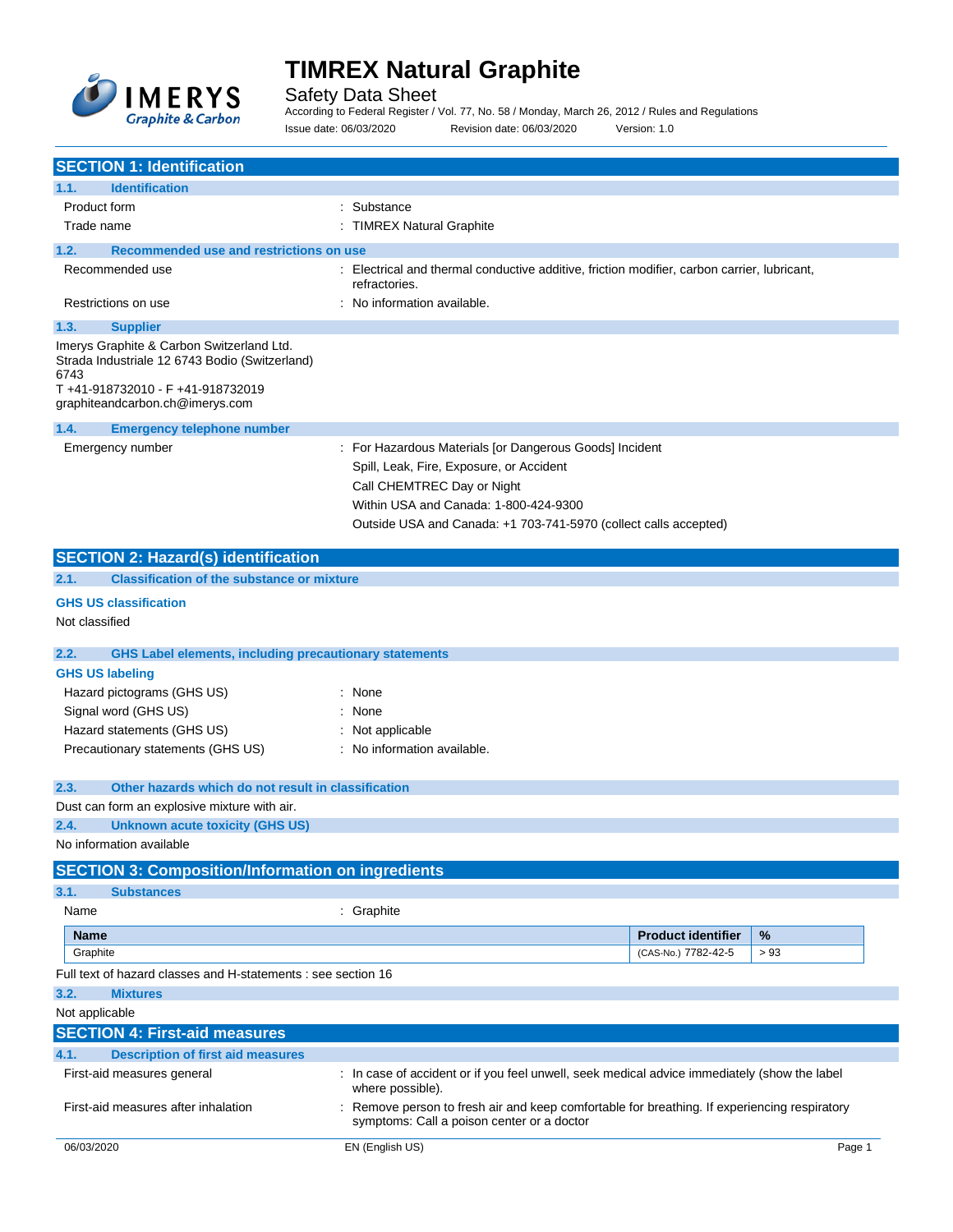# Safety Data Sheet

According to Federal Register / Vol. 77, No. 58 / Monday, March 26, 2012 / Rules and Regulations

| According to Federal Register / Vol. 77, No. 58 / Monday, March 26, 2012 / Rules and Regulations |                                                                                                                                                                                                      |
|--------------------------------------------------------------------------------------------------|------------------------------------------------------------------------------------------------------------------------------------------------------------------------------------------------------|
| First-aid measures after skin contact                                                            | : Wash skin with mild soap and water. If irritation persists, consult a doctor.                                                                                                                      |
| First-aid measures after eye contact                                                             | : Remove contact lenses, if present and easy to do. Continue rinsing. If eye irritation persists:<br>Get medical advice/attention.                                                                   |
| First-aid measures after ingestion                                                               | : Rinse mouth. Do not induce vomiting. Never give anything by mouth to an unconscious person.<br>If you feel unwell, seek medical advice.                                                            |
| 4.2.<br>Most important symptoms and effects (acute and delayed)                                  |                                                                                                                                                                                                      |
| Symptoms/effects                                                                                 | : No information available.                                                                                                                                                                          |
| 4.3.<br>Immediate medical attention and special treatment, if necessary                          |                                                                                                                                                                                                      |
| Treat symptomatically.                                                                           |                                                                                                                                                                                                      |
| <b>SECTION 5: Fire-fighting measures</b>                                                         |                                                                                                                                                                                                      |
| Suitable (and unsuitable) extinguishing media<br>5.1.                                            |                                                                                                                                                                                                      |
| Suitable extinguishing media                                                                     | : Use extinguishing media appropriate for surrounding fire.                                                                                                                                          |
| Unsuitable extinguishing media                                                                   | : No information available.                                                                                                                                                                          |
| 5.2.<br>Specific hazards arising from the chemical                                               |                                                                                                                                                                                                      |
| Reactivity in case of fire                                                                       | : No information available.                                                                                                                                                                          |
| Hazardous decomposition products in case of<br>fire                                              | : Toxic fumes may be released, such as carbon monoxide, carbon dioxide.                                                                                                                              |
| 5.3.<br>Special protective equipment and precautions for fire-fighters                           |                                                                                                                                                                                                      |
| Protection during firefighting                                                                   | : Do not attempt to take action without suitable protective equipment. Self-contained breathing<br>apparatus. Complete protective clothing.                                                          |
| <b>SECTION 6: Accidental release measures</b>                                                    |                                                                                                                                                                                                      |
| Personal precautions, protective equipment and emergency procedures<br>6.1.                      |                                                                                                                                                                                                      |
| General measures                                                                                 | : Evacuate personnel to a safe area. Keep away from heat, hot surfaces, sparks, open flames<br>and other ignition sources. No smoking. Ensure adequate ventilation, especially in confined<br>areas. |
| Personal Precautions, Protective Equipment<br>and Emergency Procedures                           | : Use personal protective equipment as required.                                                                                                                                                     |
| 6.1.1.<br>For non-emergency personnel                                                            |                                                                                                                                                                                                      |
| Protective equipment                                                                             | : Wear recommended personal protective equipment.                                                                                                                                                    |
| <b>Emergency procedures</b>                                                                      | : Avoid contact with skin and eyes. Avoid dust formation. Do not breathe dust. Do not eat, drink<br>or smoke during use. Wash thoroughly after handling.                                             |
| 6.1.2.<br>For emergency responders                                                               |                                                                                                                                                                                                      |
| Protective equipment                                                                             | Do not attempt to take action without suitable protective equipment. For further information<br>refer to section 8: "Exposure controls/personal protection".                                         |
| 6.2.<br><b>Environmental precautions</b>                                                         |                                                                                                                                                                                                      |
|                                                                                                  | Avoid release to the environment. Prevent entry to sewers and public waters. Advise local authorities if considered necessary                                                                        |

| 6.3. | Methods and material for containment and cleaning up |                                                                                              |
|------|------------------------------------------------------|----------------------------------------------------------------------------------------------|
|      | Methods for cleaning up                              | : Take up mechanically (sweeping, shoveling) and collect in suitable container for disposal. |
|      | Other information                                    | : Dispose of materials or solid residues at an authorized site.                              |
| 6.4. | <b>Reference to other sections</b>                   |                                                                                              |

For further information refer to section 13.

| <b>SECTION 7: Handling and storage</b>                               |                                                                                                                                                                                                 |     |
|----------------------------------------------------------------------|-------------------------------------------------------------------------------------------------------------------------------------------------------------------------------------------------|-----|
| 7.1.<br><b>Precautions for safe handling</b>                         |                                                                                                                                                                                                 |     |
| Precautions for safe handling                                        | : Keep away from heat, hot surfaces, sparks, open flames and other ignition sources. No<br>smoking. Take action to prevent static discharges. Use personal protective equipment as<br>required. |     |
| Hygiene measures                                                     | : Keep away from food, drink and animal feeding stuffs. Avoid contact with skin and eyes. Avoid<br>dust formation. Do not breathe dust.                                                         |     |
| Local and general ventilation                                        | : Ensure adequate ventilation, especially in confined areas.                                                                                                                                    |     |
| 7.2.<br>Conditions for safe storage, including any incompatibilities |                                                                                                                                                                                                 |     |
| Storage conditions                                                   | : Keep container tightly closed. Containers which are opened should be properly resealed and<br>kept upright to prevent leakage. Keep only in original container.                               |     |
| 06/03/2020                                                           | EN (English US)                                                                                                                                                                                 | 2/6 |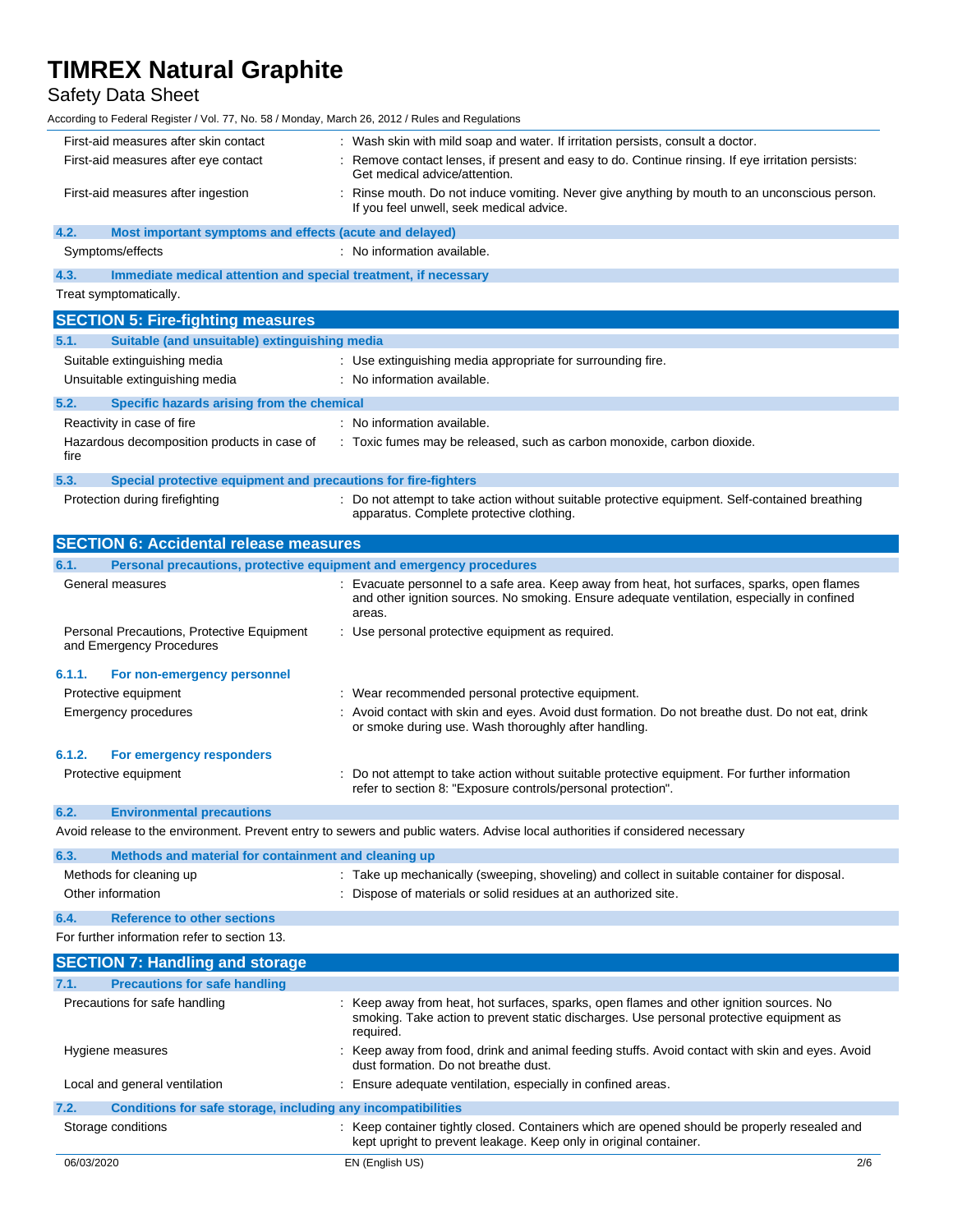# Safety Data Sheet

According to Federal Register / Vol. 77, No. 58 / Monday, March 26, 2012 / Rules and Regulations

| Storage temperature                   | : No information available.       |
|---------------------------------------|-----------------------------------|
| Material used in packaging/containers | : No information available.       |
| Incompatible materials                | : Fluorine, chlorine trifluoride. |

# **SECTION 8: Exposure controls/personal protection**

| 8.1.<br><b>Control parameters</b>                 |                                                                                                    |  |
|---------------------------------------------------|----------------------------------------------------------------------------------------------------|--|
| Graphite (7782-42-5)                              |                                                                                                    |  |
| <b>USA - ACGIH - Occupational Exposure Limits</b> |                                                                                                    |  |
| ACGIH TWA (mg/m <sup>3</sup> )                    | 2 mg/m <sup>3</sup> (all forms except graphite fibers-respirable particulate matter)               |  |
| <b>USA - OSHA - Occupational Exposure Limits</b>  |                                                                                                    |  |
| OSHA PEL (TWA) (mg/m <sup>3</sup> )               | 15 mg/m <sup>3</sup> (synthetic-total dust)<br>5 mg/m <sup>3</sup> (synthetic-respirable fraction) |  |
| USA - IDLH - Occupational Exposure Limits         |                                                                                                    |  |
| US IDLH $(mq/m3)$                                 | 1250 mg/m <sup>3</sup>                                                                             |  |
| <b>USA - NIOSH - Occupational Exposure Limits</b> |                                                                                                    |  |
| NIOSH REL (TWA) (mg/m <sup>3</sup> )              | 2.5 mg/m <sup>3</sup> (natural-respirable dust)                                                    |  |

#### **8.2. Appropriate engineering controls**

Appropriate engineering controls : Remove all sources of ignition. Ensure good ventilation of the work station. Environmental exposure controls : Avoid release to the environment.

## **8.3. Individual protection measures/Personal protective equipment**

### **Hand protection:**

Protective gloves (EN 374) Appropriate Material: rubber.

### **Eye protection:**

Safety glasses with side shields (EN 166).

### **Skin and body protection:**

Wear suitable protective clothing

## **Respiratory protection:**

In case of insufficient ventilation, wear suitable respiratory equipment. FFP2SL (EN 149).

| : No data available<br>: No data available<br>: No data available<br>: No data available<br>: No data available<br>: No data available |
|----------------------------------------------------------------------------------------------------------------------------------------|
|                                                                                                                                        |
|                                                                                                                                        |
|                                                                                                                                        |
|                                                                                                                                        |
|                                                                                                                                        |
|                                                                                                                                        |
|                                                                                                                                        |
|                                                                                                                                        |
|                                                                                                                                        |
|                                                                                                                                        |
|                                                                                                                                        |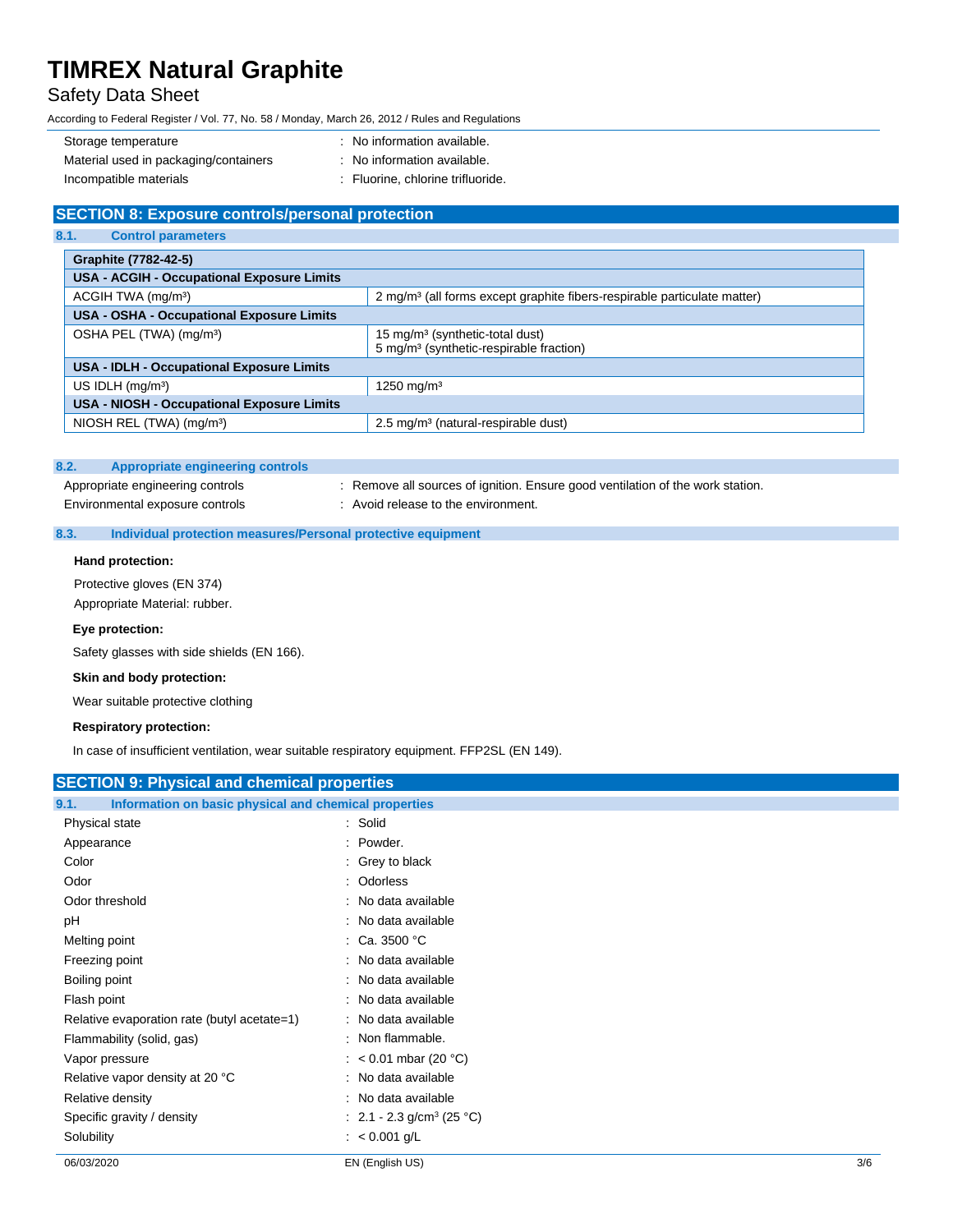# Safety Data Sheet

According to Federal Register / Vol. 77, No. 58 / Monday, March 26, 2012 / Rules and Regulations

| Partition coefficient n-octanol/water (Log Pow) | : No data available                                                       |
|-------------------------------------------------|---------------------------------------------------------------------------|
| Auto-ignition temperature                       | $\therefore$ > 600 °C (dispersed dust cloud)<br>> 365 °C (dispersed dust) |
| Decomposition temperature                       | : No data available                                                       |
| Viscosity, kinematic                            | : No data available                                                       |
| Viscosity, dynamic                              | : No data available                                                       |
| <b>Explosion limits</b>                         | : No data available                                                       |
| Explosive properties                            | No data available                                                         |
| Oxidizing properties                            | : No data available                                                       |
|                                                 |                                                                           |

# **9.2. Other information**

No additional information available

## **SECTION 10: Stability and reactivity**

## **10.1. Reactivity**

The product is non-reactive under normal conditions of use, storage and transport.

# **10.2. Chemical stability**

Stable under normal conditions.

## **10.3. Possibility of hazardous reactions**

No dangerous reactions known under normal conditions of use.

## **10.4. Conditions to avoid**

None under recommended storage and handling conditions (see section 7).

## **10.5. Incompatible materials**

Fluorine, chlorine trifluoride.

### **10.6. Hazardous decomposition products**

Under normal conditions of storage and use, hazardous decomposition products should not be produced.

| <b>SECTION 11: Toxicological information</b>  |                                   |  |
|-----------------------------------------------|-----------------------------------|--|
| 11.1.<br>Information on toxicological effects |                                   |  |
| Acute toxicity (oral)                         | : Not classified                  |  |
| Acute toxicity (dermal)                       | : Not classified                  |  |
| Acute toxicity (inhalation)                   | : Not classified                  |  |
| Graphite (7782-42-5)                          |                                   |  |
| LD50 oral rat                                 | > 2000 mg/kg                      |  |
| Skin corrosion/irritation                     | : Non-irritant (Rabbit, OECD 404) |  |
| Serious eye damage/irritation                 | : Low-irritant (Rabbit, OECD 405) |  |
| Respiratory or skin sensitization             | : Not classified                  |  |
| Germ cell mutagenicity                        | : Not classified                  |  |
| Carcinogenicity                               | : Not classified                  |  |
| Reproductive toxicity                         | : Not classified                  |  |
| STOT-single exposure                          | : Not classified                  |  |
| STOT-repeated exposure                        | : Not classified                  |  |
| Aspiration hazard                             | : Not classified                  |  |
| Viscosity, kinematic                          | : No data available               |  |

| <b>SECTION 12: Ecological information</b> |                                                                                                                           |
|-------------------------------------------|---------------------------------------------------------------------------------------------------------------------------|
| 12.1.<br><b>Toxicity</b>                  |                                                                                                                           |
| Ecology - general                         | : The product is not considered harmful to aguatic organisms or to cause long-term adverse<br>effects in the environment. |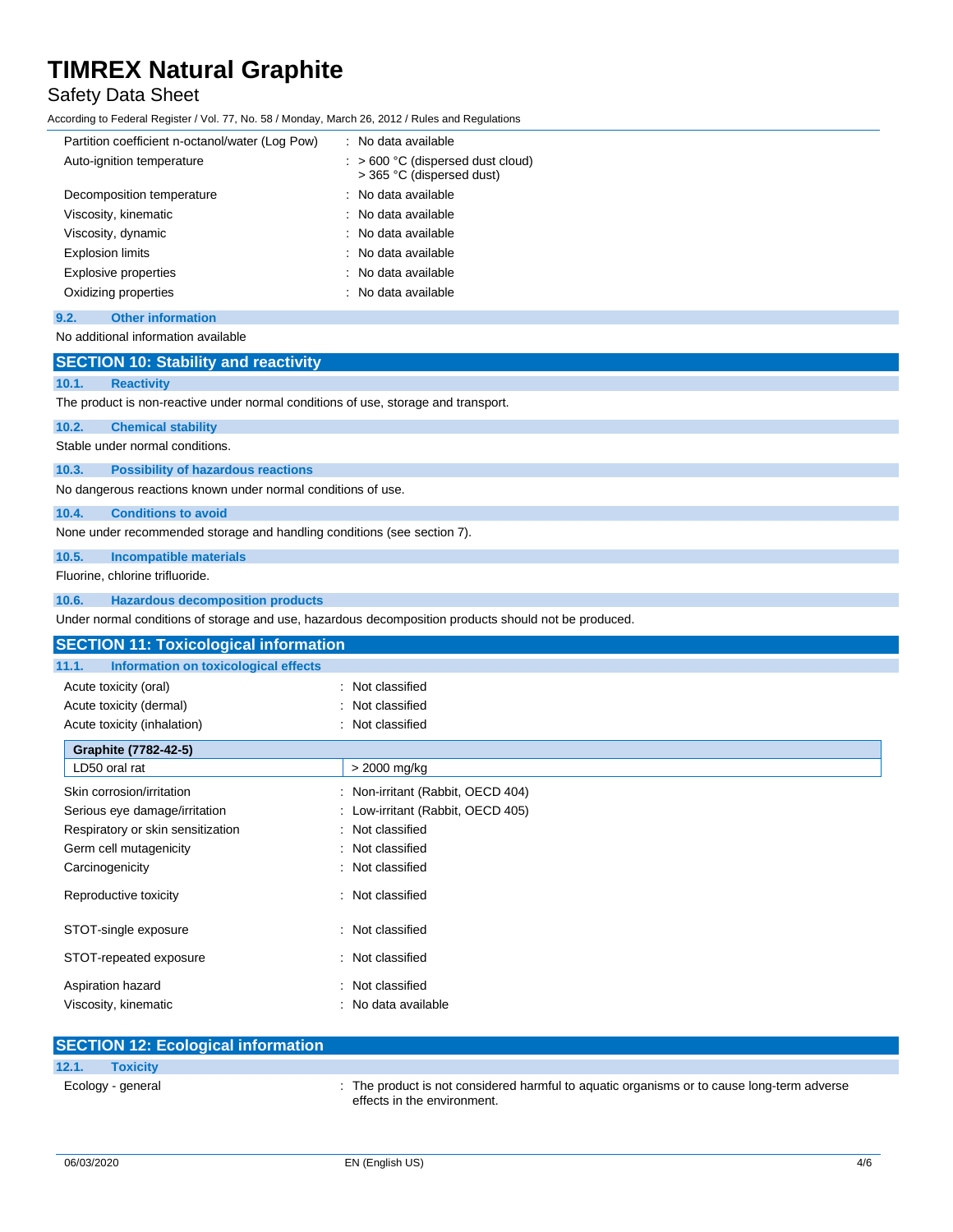# Safety Data Sheet

According to Federal Register / Vol. 77, No. 58 / Monday, March 26, 2012 / Rules and Regulations

## **12.2. Persistence and degradability**

## No additional information available

# **12.3. Bioaccumulative potential**

No additional information available

#### **12.4. Mobility in soil**

No additional information available

## **12.5. Other adverse effects**

No additional information available

| <b>SECTION 13: Disposal considerations</b>                            |                                                                                                                                                                                              |
|-----------------------------------------------------------------------|----------------------------------------------------------------------------------------------------------------------------------------------------------------------------------------------|
| 13.1.<br><b>Disposal methods</b>                                      |                                                                                                                                                                                              |
| Waste treatment methods<br>Product/Packaging disposal recommendations | : Dispose of contents/container in accordance with licensed collector's sorting instructions.<br>Dispose of contents/container in accordance with licensed collector's sorting instructions. |
| <b>SECTION 14: Transport information</b>                              |                                                                                                                                                                                              |

#### **Department of Transportation (DOT)**

In accordance with DOT

Not regulated

### **Transportation of Dangerous Goods**

Not regulated

**Transport by sea**

Not regulated

#### **Air transport**

Not regulated

## **SECTION 15: Regulatory information**

**15.1. US Federal regulations**

### **Graphite (7782-42-5)**

Listed on the United States TSCA (Toxic Substances Control Act) inventory

#### **15.2. International regulations**

**CANADA**

#### **Graphite (7782-42-5)**

Listed on the Canadian DSL (Domestic Substances List)

**EU-Regulations**

## **Graphite (7782-42-5)**

Listed on the EEC inventory EINECS (European Inventory of Existing Commercial Chemical Substances)

### **National regulations**

## **Graphite (7782-42-5)**

Listed on the AICS (Australian Inventory of Chemical Substances)

Listed on IECSC (Inventory of Existing Chemical Substances Produced or Imported in China)

Listed on KECL/KECI (Korean Existing Chemicals Inventory)

Listed on NZIoC (New Zealand Inventory of Chemicals)

Listed on PICCS (Philippines Inventory of Chemicals and Chemical Substances)

Listed on INSQ (Mexican National Inventory of Chemical Substances)

Listed on the TCSI (Taiwan Chemical Substance Inventory)